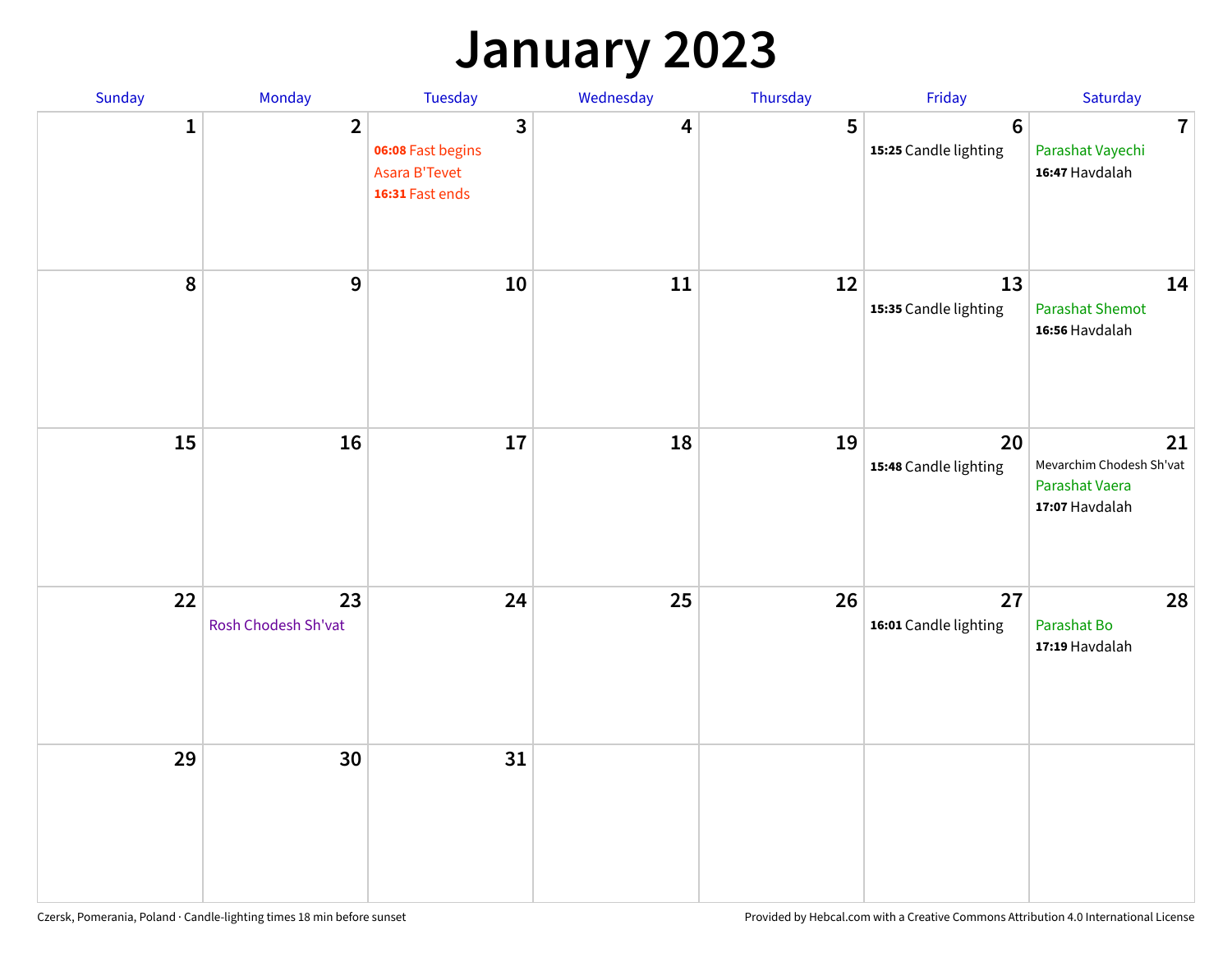# **February 2023**

| Sunday | Monday                        | Tuesday                 | Wednesday               | Thursday       | Friday                                  | Saturday                                                                                        |
|--------|-------------------------------|-------------------------|-------------------------|----------------|-----------------------------------------|-------------------------------------------------------------------------------------------------|
|        |                               |                         | 1                       | $\overline{2}$ | $\overline{3}$<br>16:15 Candle lighting | $\overline{\mathbf{4}}$<br><b>Shabbat Shirah</b><br>Parashat Beshalach<br>17:31 Havdalah        |
| 5      | $6\phantom{1}6$<br>Tu BiShvat | $\overline{7}$          | 8                       | 9              | 10<br>16:29 Candle lighting             | 11<br>Parashat Yitro<br>17:44 Havdalah                                                          |
| 12     | 13                            | 14                      | 15                      | 16             | 17<br>16:43 Candle lighting             | 18<br><b>Shabbat Shekalim</b><br>Mevarchim Chodesh Adar<br>Parashat Mishpatim<br>17:57 Havdalah |
| 19     | 20                            | 21<br>Rosh Chodesh Adar | 22<br>Rosh Chodesh Adar | 23             | 24<br>16:56 Candle lighting             | 25<br>Parashat Terumah<br>18:10 Havdalah                                                        |
| 26     | 27                            | 28                      |                         |                |                                         |                                                                                                 |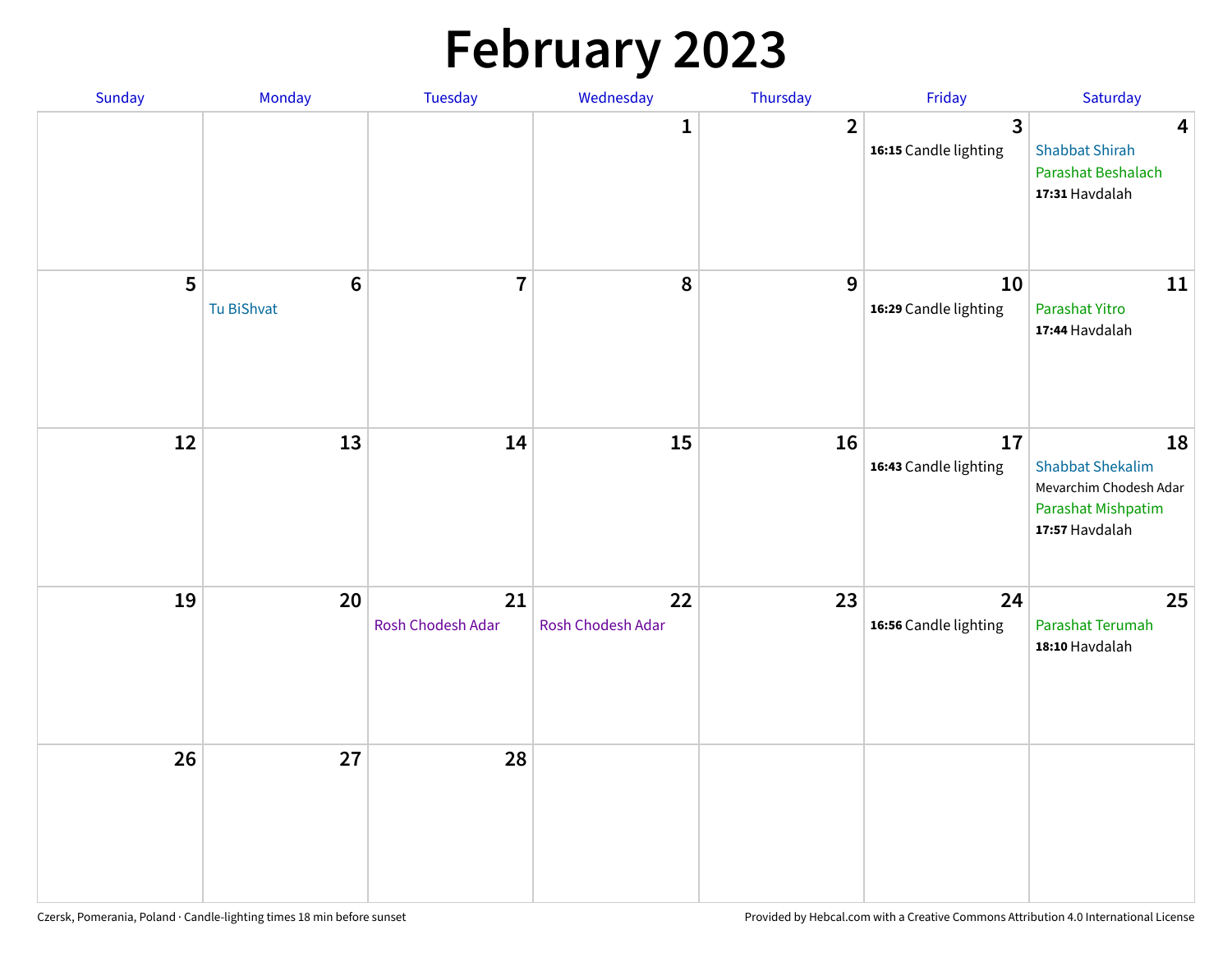## **March 2023**

| Sunday | Monday                                                                                                | Tuesday                 | Wednesday                 | Thursday                 | Friday                      | Saturday                                                                                                 |
|--------|-------------------------------------------------------------------------------------------------------|-------------------------|---------------------------|--------------------------|-----------------------------|----------------------------------------------------------------------------------------------------------|
|        |                                                                                                       |                         | 1                         | $\overline{2}$           | 3<br>17:10 Candle lighting  | $\overline{\mathbf{4}}$<br><b>Shabbat Zachor</b><br>Parashat Tetzaveh<br>18:23 Havdalah                  |
| 5      | $6\phantom{1}6$<br>04:42 Fast begins<br><b>Ta'anit Esther</b><br>18:17 Fast ends<br><b>Erev Purim</b> | $\overline{7}$<br>Purim | 8<br><b>Shushan Purim</b> | 9                        | 10<br>17:23 Candle lighting | 11<br><b>Shabbat Parah</b><br>Parashat Ki Tisa<br>18:36 Havdalah                                         |
| 12     | 13                                                                                                    | 14                      | 15                        | 16                       | 17<br>17:37 Candle lighting | 18<br><b>Shabbat HaChodesh</b><br>Mevarchim Chodesh Nisan<br>Parashat Vayakhel-Pekudei<br>18:49 Havdalah |
| 19     | 20                                                                                                    | 21                      | 22                        | 23<br>Rosh Chodesh Nisan | 24<br>17:50 Candle lighting | 25<br>Parashat Vayikra<br>19:03 Havdalah                                                                 |
| 26     | 27                                                                                                    | 28                      | 29                        | 30                       | 31<br>19:03 Candle lighting |                                                                                                          |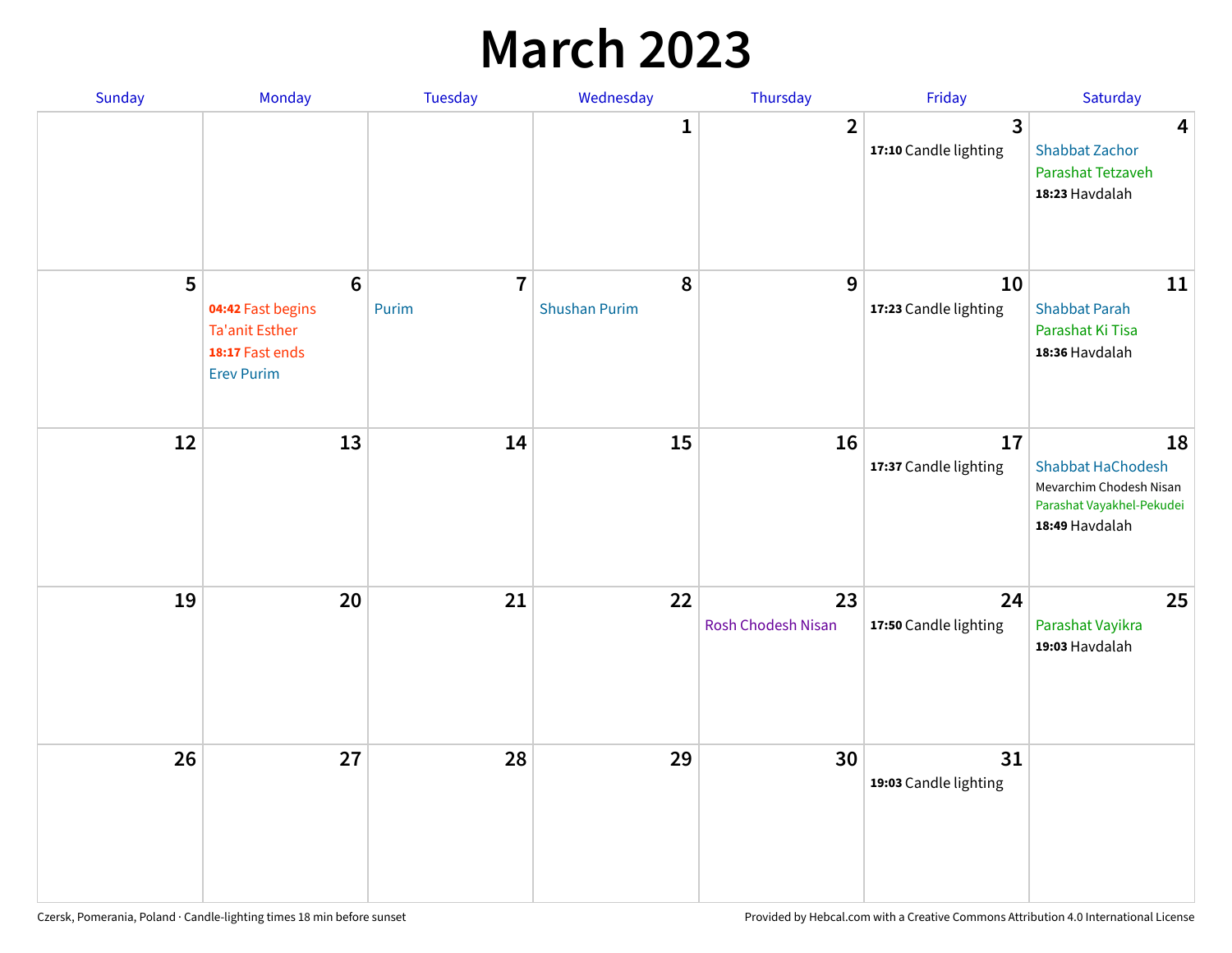# **April 2023**

| Sunday           | Monday          | <b>Tuesday</b>                            | Wednesday                                                                                   | Thursday                                 | Friday                                            | Saturday                                                                              |
|------------------|-----------------|-------------------------------------------|---------------------------------------------------------------------------------------------|------------------------------------------|---------------------------------------------------|---------------------------------------------------------------------------------------|
|                  |                 |                                           |                                                                                             |                                          |                                                   | 1<br><b>Shabbat HaGadol</b><br>Yom HaAliyah<br><b>Parashat Tzav</b><br>20:17 Havdalah |
| $\overline{2}$   | 3               | 4                                         | 5                                                                                           | $6\phantom{1}6$                          | $\overline{7}$                                    | 8                                                                                     |
|                  |                 |                                           | 04:19 Fast begins<br><b>Ta'anit Bechorot</b><br><b>Erev Pesach</b><br>19:12 Candle lighting | <b>Pesach I</b><br>20:27 Candle lighting | <b>Pesach II</b><br>19:16 Candle lighting         | Pesach III (CH"M)<br>20:31 Havdalah                                                   |
| 9                | 10              | 11                                        | 12                                                                                          | 13                                       | 14                                                | 15                                                                                    |
| Pesach IV (CH"M) | Pesach V (CH"M) | Pesach VI (CH"M)<br>19:23 Candle lighting | <b>Pesach VII</b><br>20:40 Candle lighting                                                  | <b>Pesach VIII</b><br>20:42 Havdalah     | 19:29 Candle lighting                             | Mevarchim Chodesh Iyyar<br>Parashat Shmini<br>20:46 Havdalah                          |
| 16               | 17              | 18<br>Yom HaShoah                         | 19                                                                                          | 20                                       | 21<br>Rosh Chodesh Iyyar<br>19:42 Candle lighting | 22<br>Rosh Chodesh Iyyar<br>Parashat Tazria-Metzora<br>21:01 Havdalah                 |
| 23               | 24              | 25<br>Yom HaZikaron                       | 26<br>Yom HaAtzma'ut                                                                        | 27                                       | 28<br>19:54 Candle lighting                       | 29<br>Parashat Achrei Mot-Kedoshim<br>21:17 Havdalah                                  |
| 30               |                 |                                           |                                                                                             |                                          |                                                   |                                                                                       |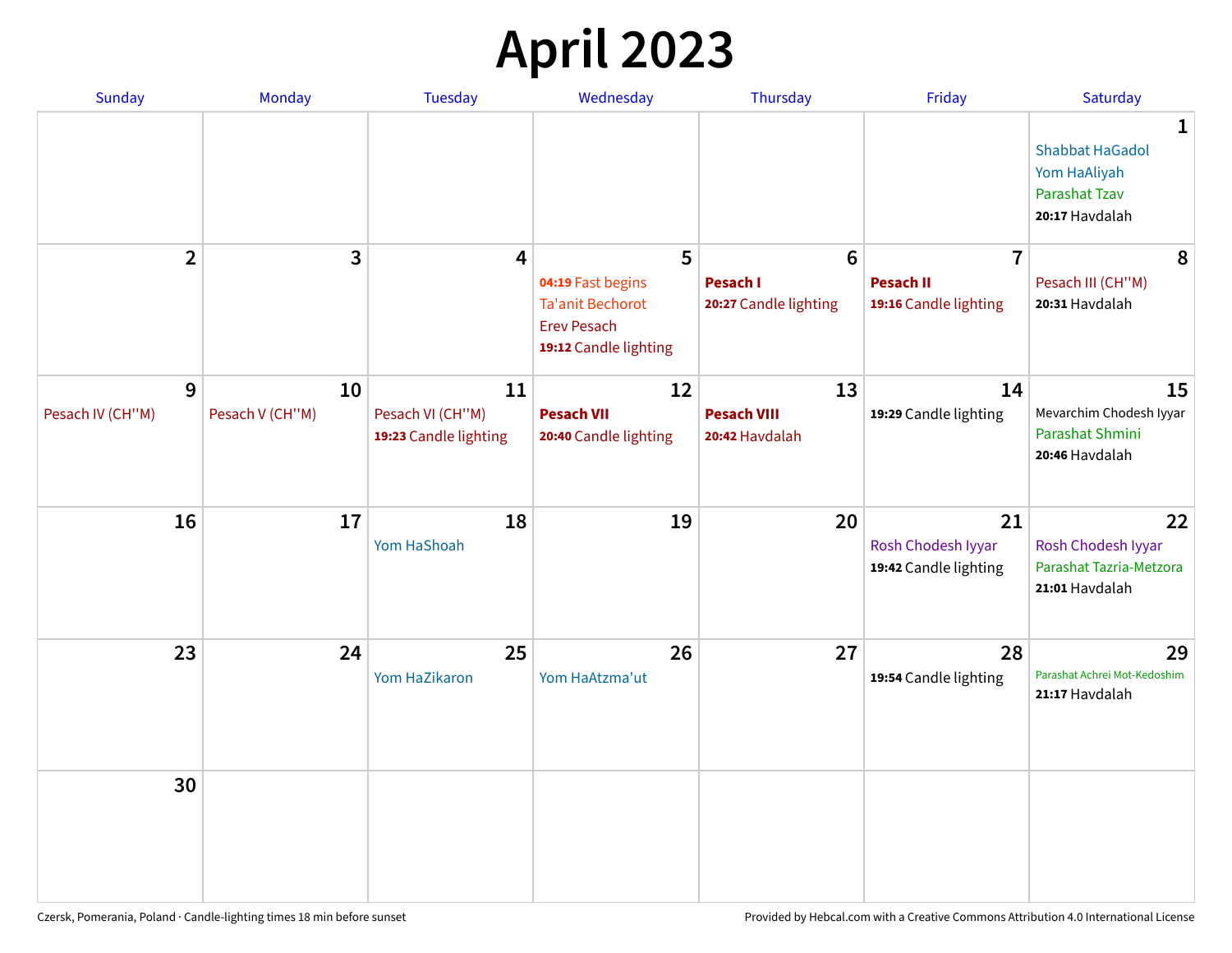#### **May 2023**

| Sunday                   | Monday       | Tuesday                    | Wednesday | Thursday                                           | Friday                                          | Saturday                                                             |
|--------------------------|--------------|----------------------------|-----------|----------------------------------------------------|-------------------------------------------------|----------------------------------------------------------------------|
|                          | $\mathbf{1}$ | $\mathbf{2}$               | 3         | 4                                                  | 5<br>Pesach Sheni<br>20:07 Candle lighting      | $6\phantom{1}6$<br><b>Parashat Emor</b><br>21:33 Havdalah            |
| $\overline{7}$           | $\pmb{8}$    | $\mathbf{9}$<br>Lag BaOmer | 10        | 11                                                 | 12<br>20:19 Candle lighting                     | 13<br>Parashat Behar-Bechukotai<br>21:49 Havdalah                    |
| 14                       | 15           | 16                         | 17        | 18                                                 | 19<br>Yom Yerushalayim<br>20:31 Candle lighting | 20<br>Mevarchim Chodesh Sivan<br>Parashat Bamidbar<br>22:04 Havdalah |
| 21<br>Rosh Chodesh Sivan | 22           | 23                         | 24        | 25<br><b>Erev Shavuot</b><br>20:40 Candle lighting | 26<br><b>Shavuot I</b><br>20:42 Candle lighting | 27<br><b>Shavuot II</b><br>22:19 Havdalah                            |
| 28                       | 29           | 30                         | 31        |                                                    |                                                 |                                                                      |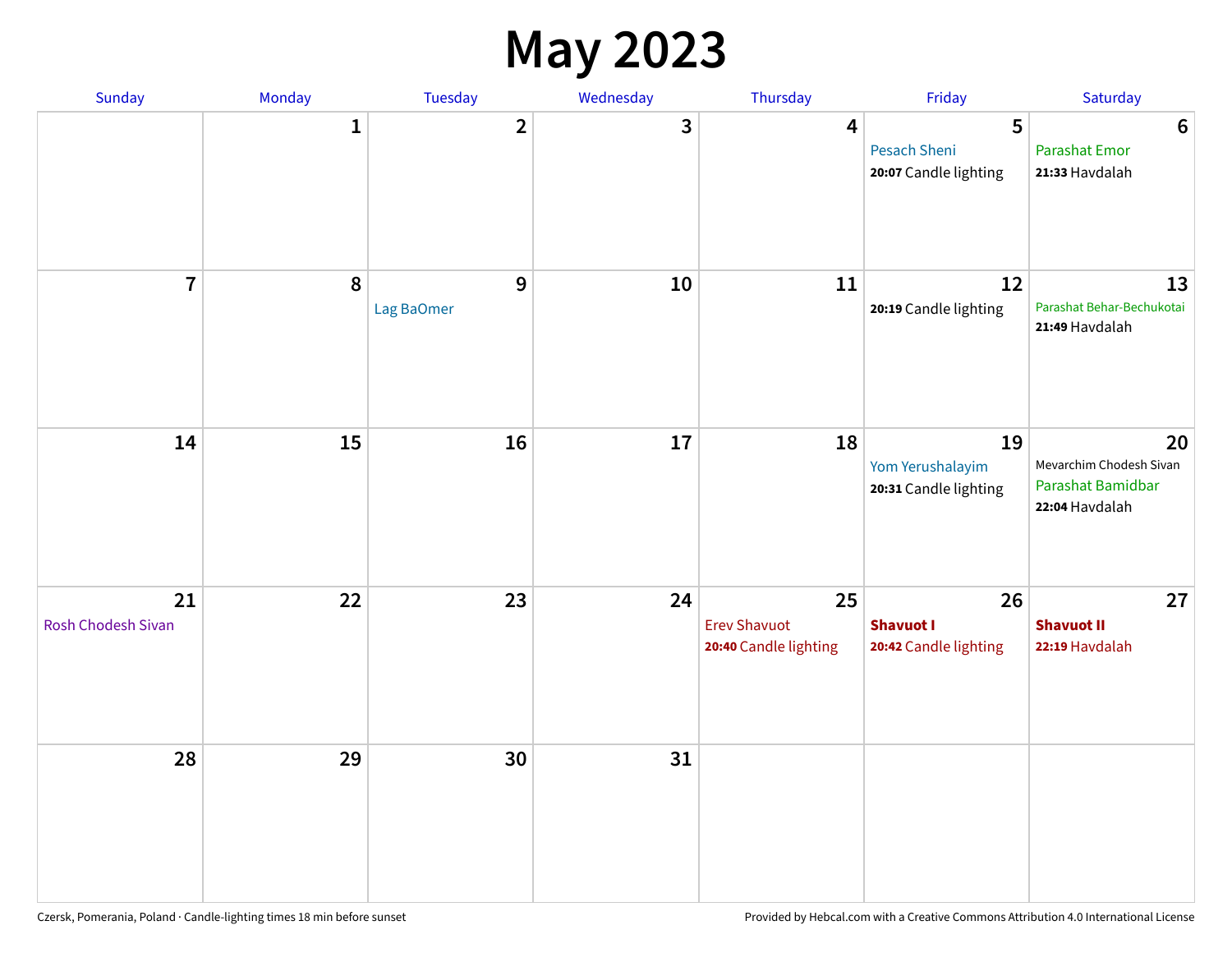#### **June 2023**

| Sunday                  | Monday                   | Tuesday                         | Wednesday      | Thursday     | Friday                                  | Saturday                                                            |
|-------------------------|--------------------------|---------------------------------|----------------|--------------|-----------------------------------------|---------------------------------------------------------------------|
|                         |                          |                                 |                | $\mathbf{1}$ | $\overline{2}$<br>20:51 Candle lighting | $\mathbf{3}$<br>Parashat Nasso<br>22:32 Havdalah                    |
| $\overline{\mathbf{4}}$ | 5                        | $\bf 6$                         | $\overline{7}$ | 8            | 9<br>20:58 Candle lighting              | 10<br>Parashat Beha'alotcha<br>22:42 Havdalah                       |
| $11\,$                  | 12                       | 13                              | 14             | 15           | 16<br>21:03 Candle lighting             | 17<br>Mevarchim Chodesh Tamuz<br>Parashat Sh'lach<br>22:48 Havdalah |
| 18                      | 19<br>Rosh Chodesh Tamuz | 20<br><b>Rosh Chodesh Tamuz</b> | 21             | 22           | 23<br>21:05 Candle lighting             | 24<br>Parashat Korach<br>22:50 Havdalah                             |
| 25                      | 26                       | 27                              | 28             | 29           | 30<br>21:04 Candle lighting             |                                                                     |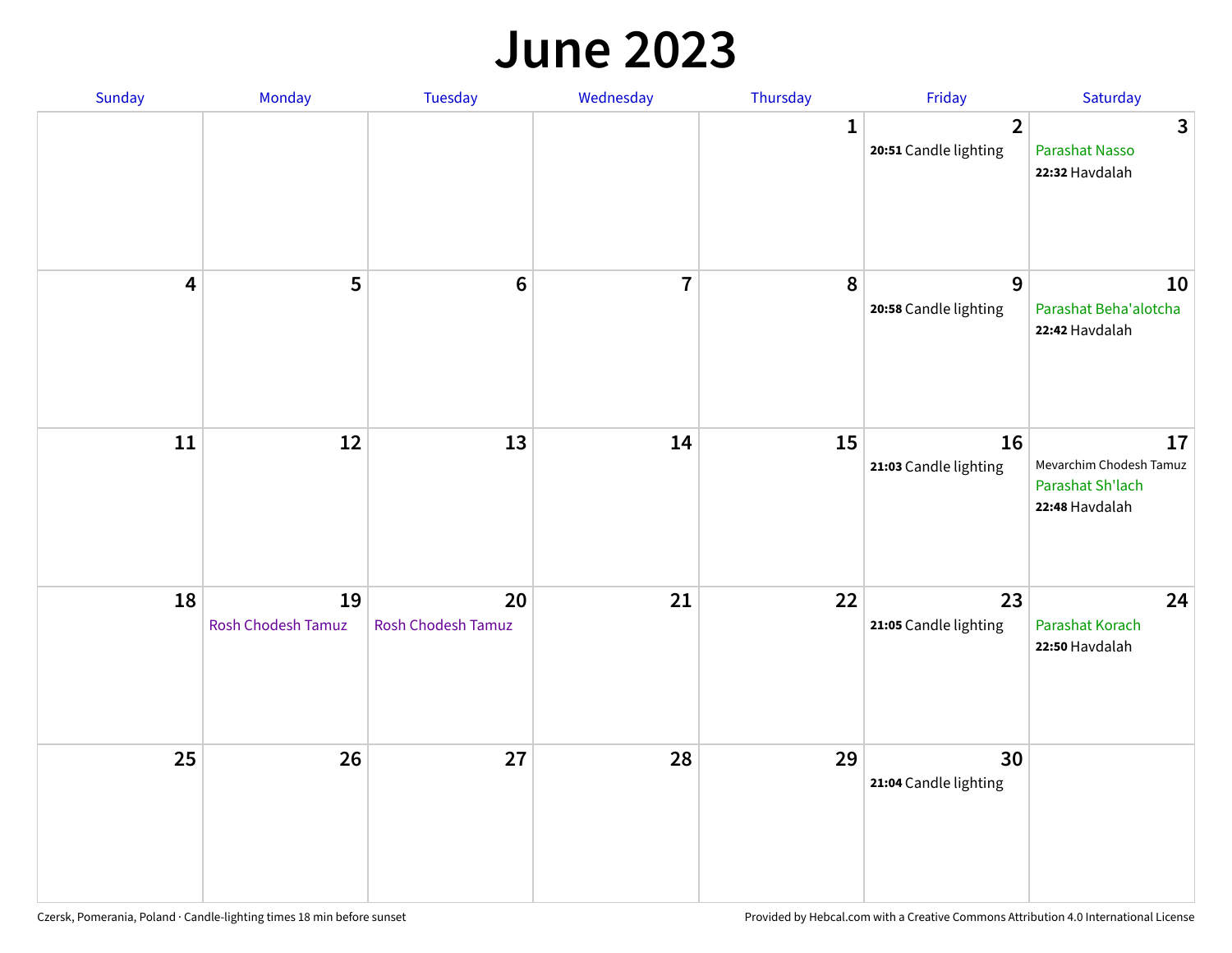## **July 2023**

| Sunday         | Monday       | <b>Tuesday</b> | Wednesday                                   | Thursday                                                 | Friday                                  | Saturday                                                              |
|----------------|--------------|----------------|---------------------------------------------|----------------------------------------------------------|-----------------------------------------|-----------------------------------------------------------------------|
|                |              |                |                                             |                                                          |                                         | $\mathbf 1$<br>Parashat Chukat-Balak<br>22:47 Havdalah                |
| $\overline{2}$ | $\mathbf{3}$ | 4              | 5                                           | $6\phantom{1}6$<br><b>Tzom Tammuz</b><br>22:24 Fast ends | $\overline{7}$<br>21:00 Candle lighting | 8<br><b>Parashat Pinchas</b><br>22:40 Havdalah                        |
| 9              | 10           | 11             | 12                                          | 13                                                       | 14<br>20:54 Candle lighting             | 15<br>Mevarchim Chodesh Av<br>Parashat Matot-Masei<br>22:29 Havdalah  |
| 16             | 17           | 18             | 19<br>Rosh Chodesh Av                       | 20                                                       | 21<br>20:45 Candle lighting             | 22<br><b>Shabbat Chazon</b><br>Parashat Devarim<br>22:16 Havdalah     |
| 23             | 24           | 25             | 26<br>20:56 Fast begins<br>Erev Tish'a B'Av | 27<br>Tish'a B'Av<br>21:51 Fast ends                     | 28<br>20:35 Candle lighting             | 29<br><b>Shabbat Nachamu</b><br>Parashat Vaetchanan<br>22:01 Havdalah |
| 30             | 31           |                |                                             |                                                          |                                         |                                                                       |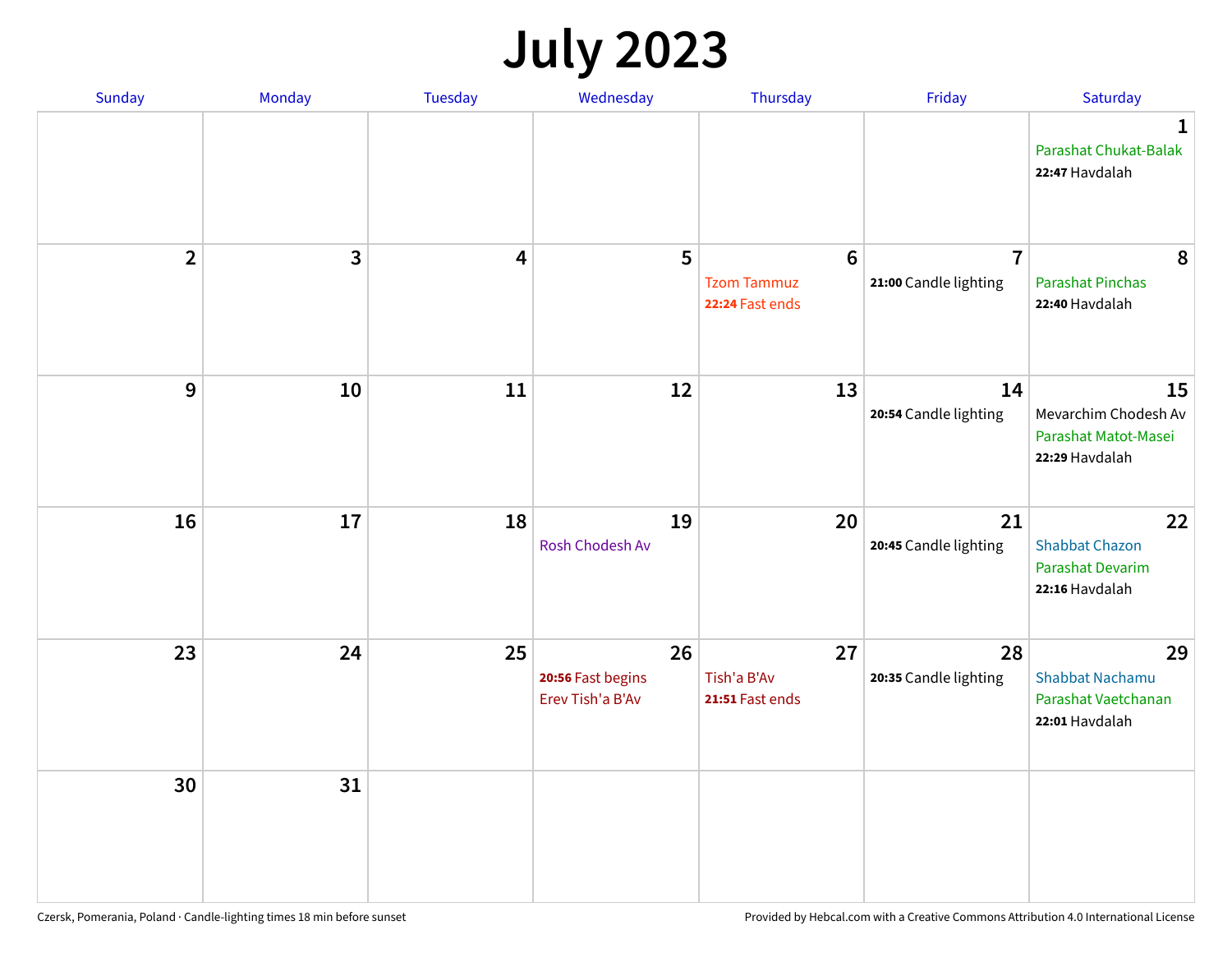# **August 2023**

| Sunday | Monday         | Tuesday      | Wednesday                 | Thursday                | Friday                                                                            | Saturday                                                         |
|--------|----------------|--------------|---------------------------|-------------------------|-----------------------------------------------------------------------------------|------------------------------------------------------------------|
|        |                | $\mathbf{1}$ | $\overline{2}$<br>Tu B'Av | $\mathbf{3}$            | $\overline{\mathbf{4}}$<br>20:22 Candle lighting                                  | 5<br><b>Parashat Eikev</b><br>21:44 Havdalah                     |
| $6\,$  | $\overline{7}$ | 8            | $\mathbf{9}$              | 10                      | 11<br>20:08 Candle lighting                                                       | 12<br>Mevarchim Chodesh Elul<br>Parashat Re'eh<br>21:27 Havdalah |
| 13     | 14             | 15           | 16                        | 17<br>Rosh Chodesh Elul | 18<br>Rosh Hashana LaBehemot<br><b>Rosh Chodesh Elul</b><br>19:53 Candle lighting | 19<br><b>Parashat Shoftim</b><br>21:09 Havdalah                  |
| 20     | 21             | 22           | 23                        | 24                      | 25<br>19:37 Candle lighting                                                       | 26<br>Parashat Ki Teitzei<br>20:51 Havdalah                      |
| 27     | 28             | 29           | 30                        | 31                      |                                                                                   |                                                                  |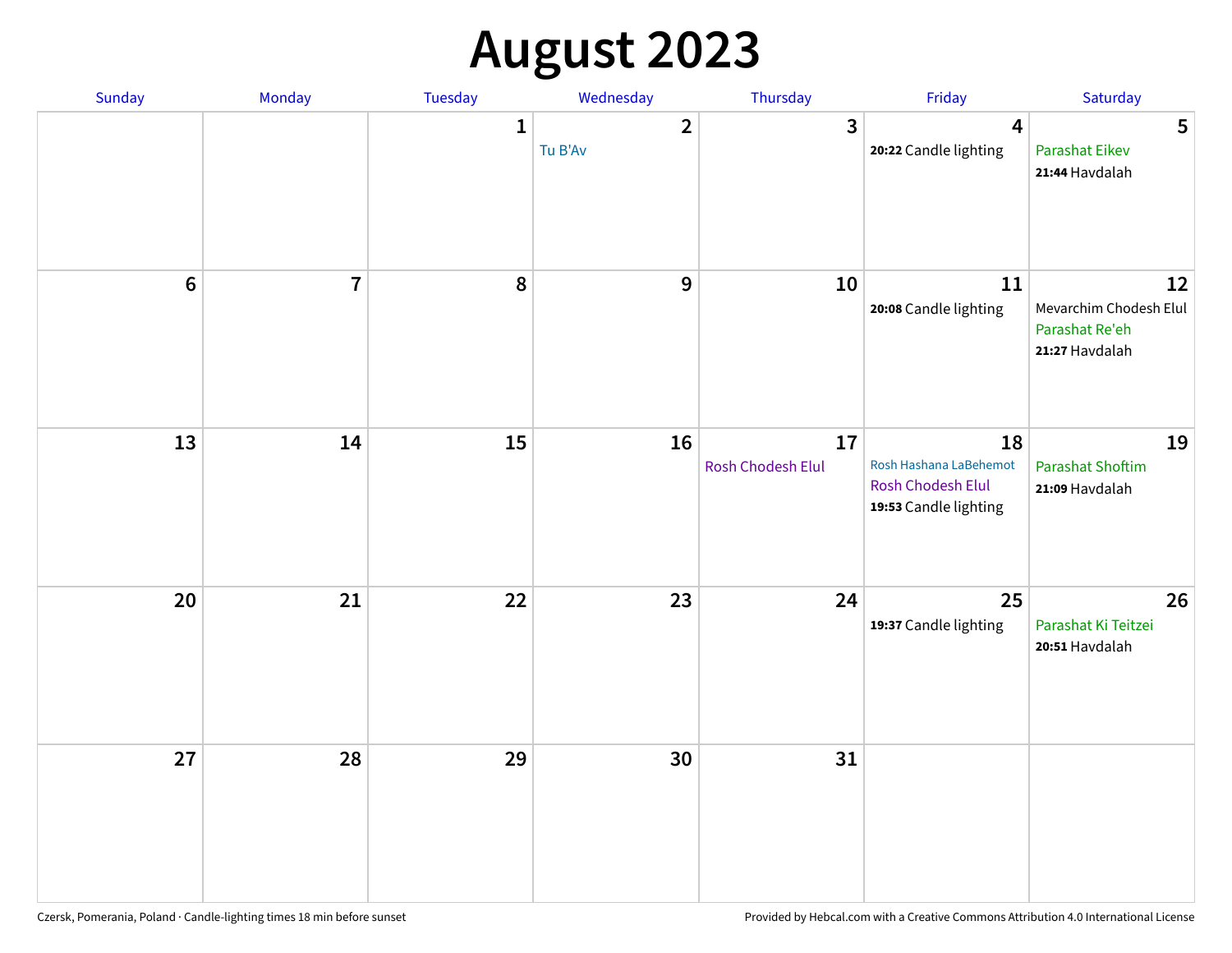# **September 2023**

| Sunday                                                | Monday                                                             | <b>Tuesday</b> | Wednesday       | Thursday       | Friday                                            | Saturday                                                            |
|-------------------------------------------------------|--------------------------------------------------------------------|----------------|-----------------|----------------|---------------------------------------------------|---------------------------------------------------------------------|
|                                                       |                                                                    |                |                 |                | 1<br>19:21 Candle lighting                        | $\overline{2}$<br>Parashat Ki Tavo<br>20:32 Havdalah                |
| 3                                                     | $\overline{\mathbf{4}}$                                            | 5              | $6\phantom{1}6$ | $\overline{7}$ | 8<br>19:04 Candle lighting                        | 9<br>Leil Selichot<br>Parashat Nitzavim-Vayeilech<br>20:14 Havdalah |
| 10                                                    | 11                                                                 | 12             | 13              | 14             | 15<br>Erev Rosh Hashana<br>18:47 Candle lighting  | 16<br>Rosh Hashana 5784<br>19:55 Candle lighting                    |
| 17<br><b>Rosh Hashana II</b><br>19:53 Havdalah        | 18<br>04:38 Fast begins<br><b>Tzom Gedaliah</b><br>19:40 Fast ends | 19             | 20              | 21             | 22<br>18:29 Candle lighting                       | 23<br><b>Shabbat Shuva</b><br>Parashat Ha'Azinu<br>19:37 Havdalah   |
| 24<br><b>Erev Yom Kippur</b><br>18:24 Candle lighting | 25<br><b>Yom Kippur</b><br>19:32 Havdalah                          | 26             | 27              | 28             | 29<br><b>Erev Sukkot</b><br>18:12 Candle lighting | 30<br>Sukkot I<br>19:20 Candle lighting                             |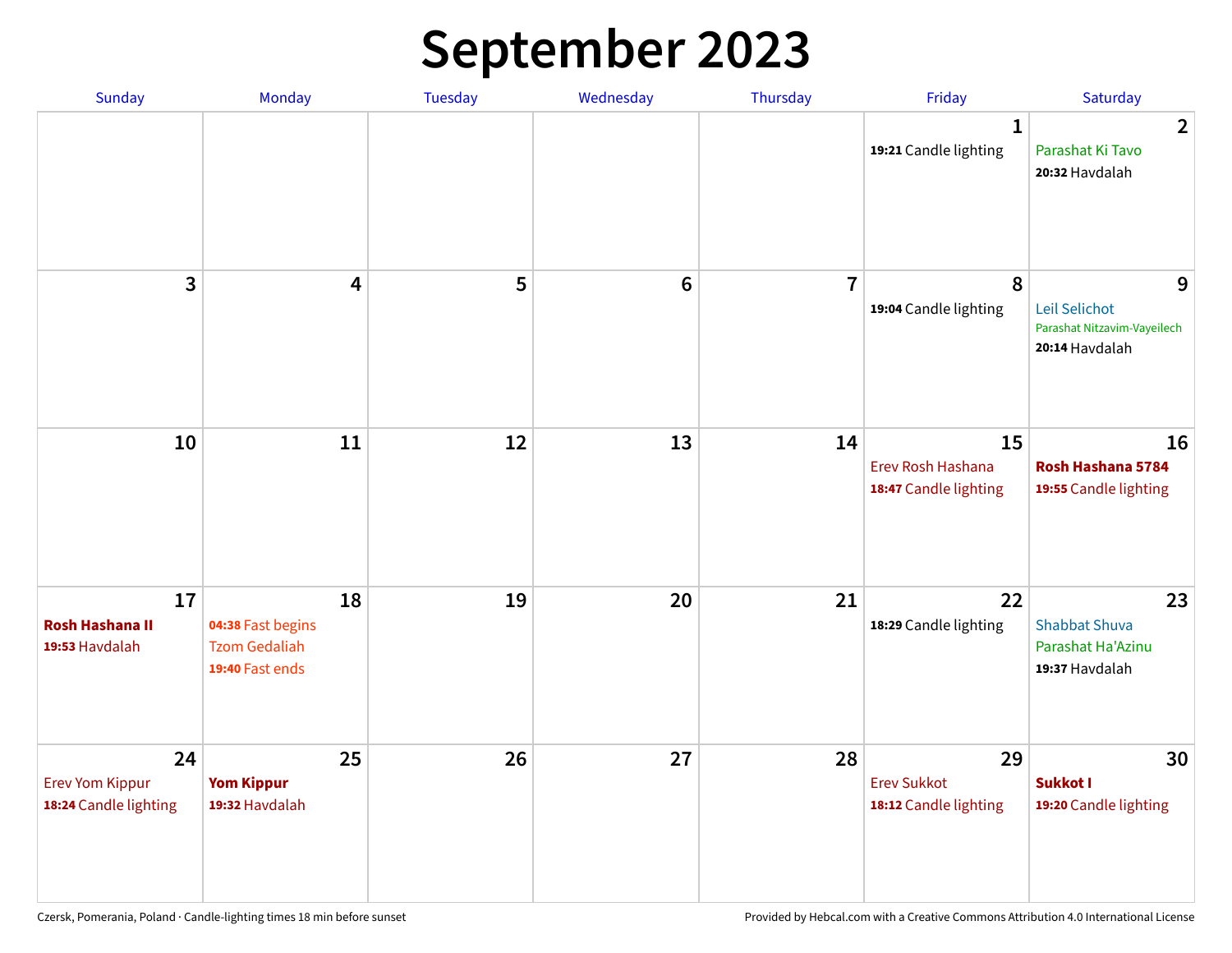## **October 2023**

| Sunday                                             | Monday                              | <b>Tuesday</b>        | Wednesday                         | Thursday              | Friday                                                               | Saturday                                                                       |
|----------------------------------------------------|-------------------------------------|-----------------------|-----------------------------------|-----------------------|----------------------------------------------------------------------|--------------------------------------------------------------------------------|
| $\mathbf{1}$<br><b>Sukkot II</b><br>19:17 Havdalah | $\overline{2}$<br>Sukkot III (CH"M) | 3<br>Sukkot IV (CH"M) | $\overline{4}$<br>Sukkot V (CH"M) | 5<br>Sukkot VI (CH"M) | $6\phantom{1}$<br>Sukkot VII (Hoshana Raba)<br>17:55 Candle lighting | $\overline{\mathbf{7}}$<br><b>Shmini Atzeret</b><br>19:03 Candle lighting      |
| 8<br><b>Simchat Torah</b><br>19:01 Havdalah        | 9                                   | 10                    | 11                                | 12                    | 13<br>17:38 Candle lighting                                          | 14<br>Mevarchim Chodesh Cheshvan<br><b>Parashat Bereshit</b><br>18:47 Havdalah |
| 15<br>Rosh Chodesh Cheshvan                        | 16<br>Rosh Chodesh Cheshvan         | 17                    | 18                                | 19                    | 20<br>17:22 Candle lighting                                          | 21<br><b>Parashat Noach</b><br>18:32 Havdalah                                  |
| 22<br>Yom HaAliyah School Observance               | 23                                  | 24                    | 25                                | 26                    | 27<br>17:07 Candle lighting                                          | 28<br>Parashat Lech-Lecha<br>18:17 Havdalah                                    |
| 29                                                 | 30                                  | 31                    |                                   |                       |                                                                      |                                                                                |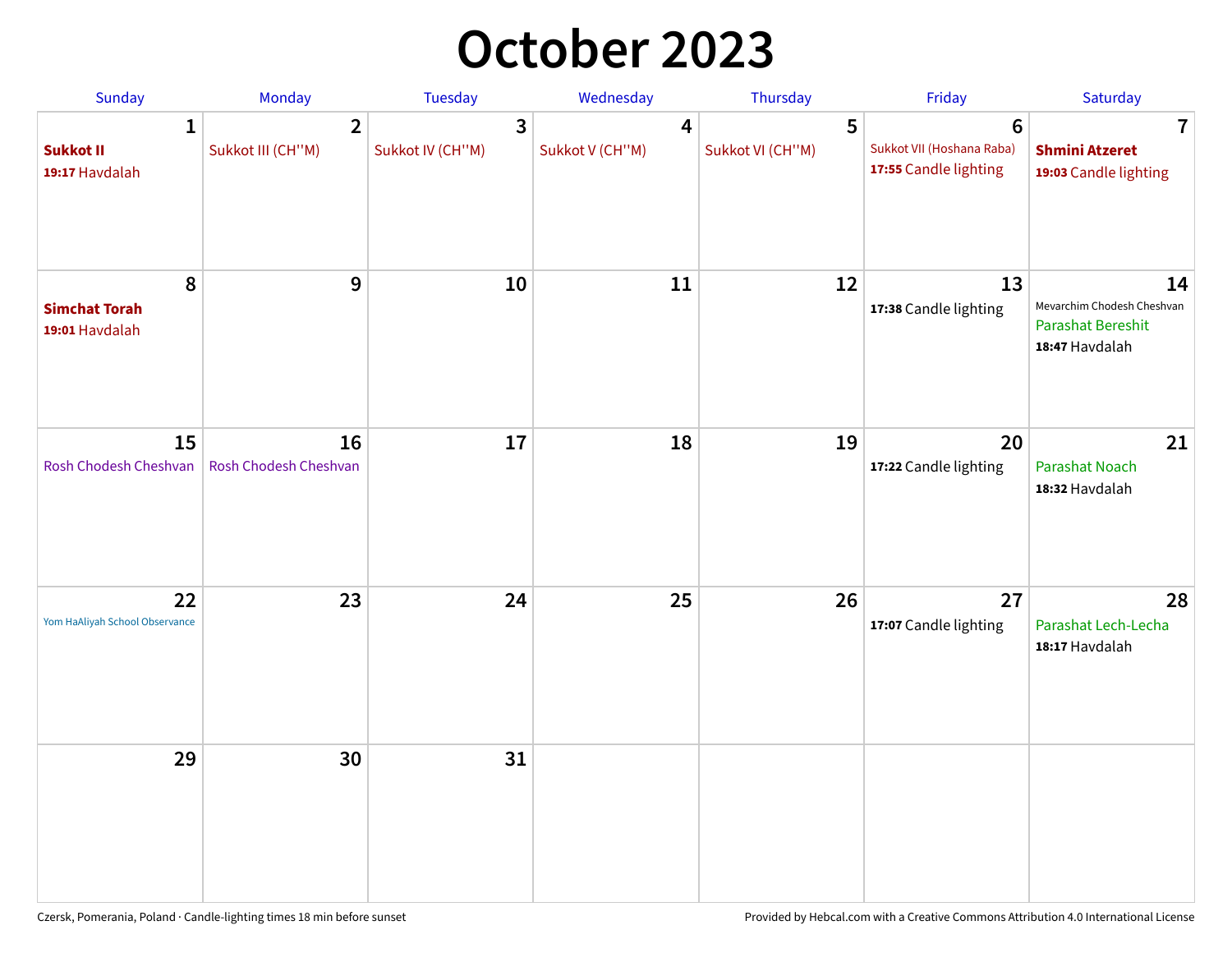#### **November 2023**

| Sunday | Monday          | Tuesday                   | Wednesday | Thursday       | Friday                      | Saturday                                                                 |
|--------|-----------------|---------------------------|-----------|----------------|-----------------------------|--------------------------------------------------------------------------|
|        |                 |                           | 1         | $\overline{2}$ | 3<br>15:53 Candle lighting  | $\overline{\mathbf{4}}$<br>Parashat Vayera<br>17:05 Havdalah             |
| 5      | $6\phantom{1}6$ | $\overline{1}$            | 8         | 9              | 10<br>15:40 Candle lighting | 11<br>Mevarchim Chodesh Kislev<br>Parashat Chayei Sara<br>16:53 Havdalah |
| 12     | 13<br>Sigd      | 14<br>Rosh Chodesh Kislev | 15        | 16             | 17<br>15:29 Candle lighting | 18<br><b>Parashat Toldot</b><br>16:44 Havdalah                           |
| 19     | 20              | 21                        | 22        | 23             | 24<br>15:20 Candle lighting | 25<br>Parashat Vayetzei<br>16:37 Havdalah                                |
| 26     | 27              | 28                        | 29        | 30             |                             |                                                                          |